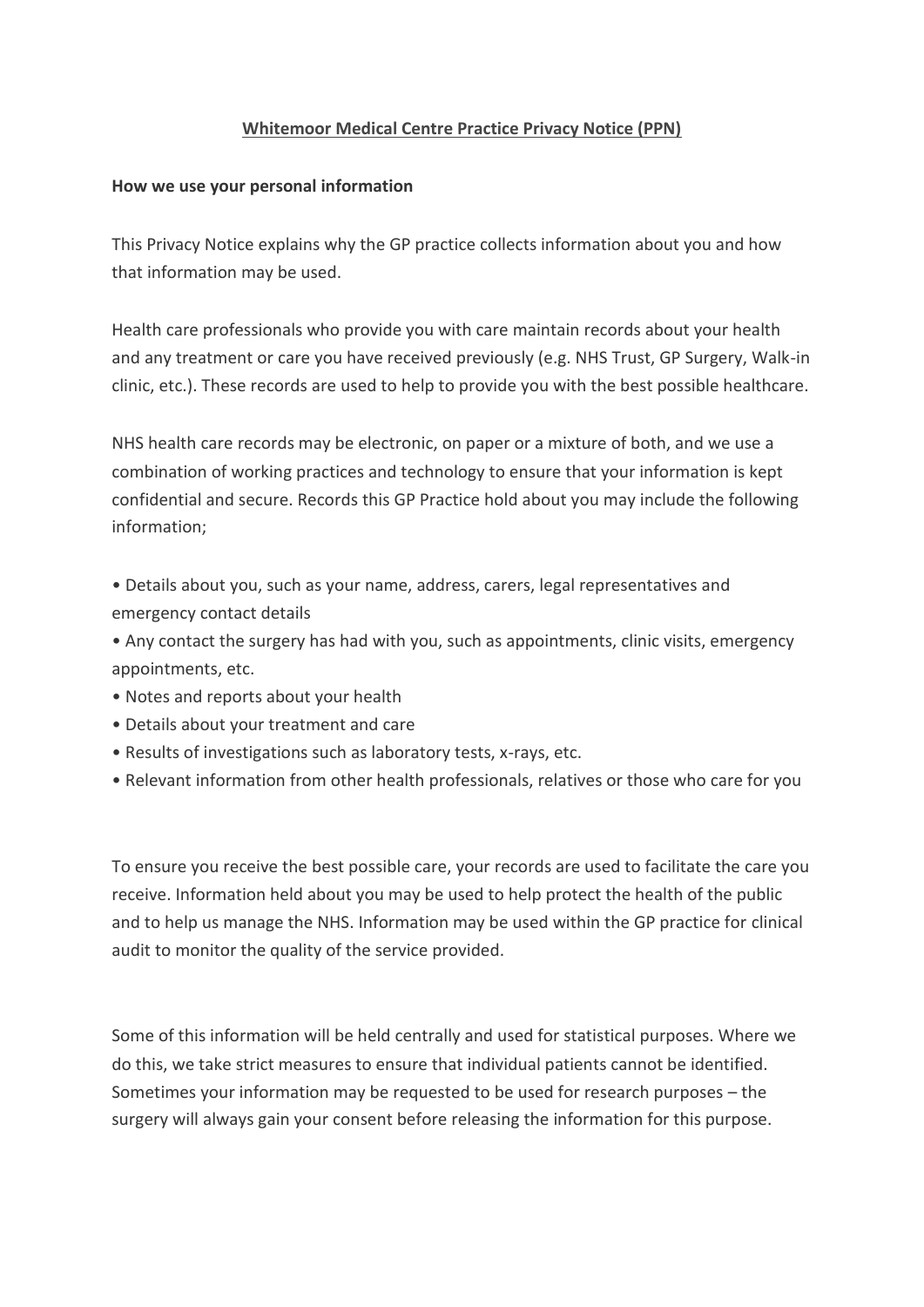### **Risk Stratification**

Risk stratification data tools are increasingly being used in the NHS to help determine a person's risk of suffering a particular condition, preventing an unplanned or (re)admission and identifying a need for preventive intervention. Information about you is collected from a number of sources including NHS Trusts and from this GP Practice. A risk score is then arrived at through an analysis of your de-identified information using software and is only provided back to your GP as data controller in an identifiable form. Risk stratification enables your GP to focus on preventing ill health and not just the treatment of sickness. If necessary your GP may be able to offer you additional services. Please note that you have the right to opt out of your data being used in this way.

#### **Medicines Management**

The Practice may conduct Medicines Management Reviews of medications prescribed to its patients. This service performs a review of prescribed medications to ensure patients receive the most appropriate, up to date and cost effective treatments. This service is provided to practices within South Derbyshire through Southern Derbyshire Clinical Commissioning Group.

### **How do we maintain the confidentiality of your records?**

We are committed to protecting your privacy and will only use information collected lawfully in accordance with:

- Data Protection Act 1998 and General Data Protection Regulation 2016
- Human Rights Act 1998
- Common Law Duty of Confidentiality
- Health and Social Care Act 2012
- NHS Codes of Confidentiality, Information Security and Records Management
- Information: To Share or Not to Share Review

Every member of staff who works for an NHS organisation has a legal obligation to keep information about you confidential.

We will only ever use or pass on information about you if others involved in your care have a genuine need for it. We will not disclose your information to any third party without your permission unless there are exceptional circumstances (i.e. life or death situations), where the law requires information to be passed on and / or in accordance with the new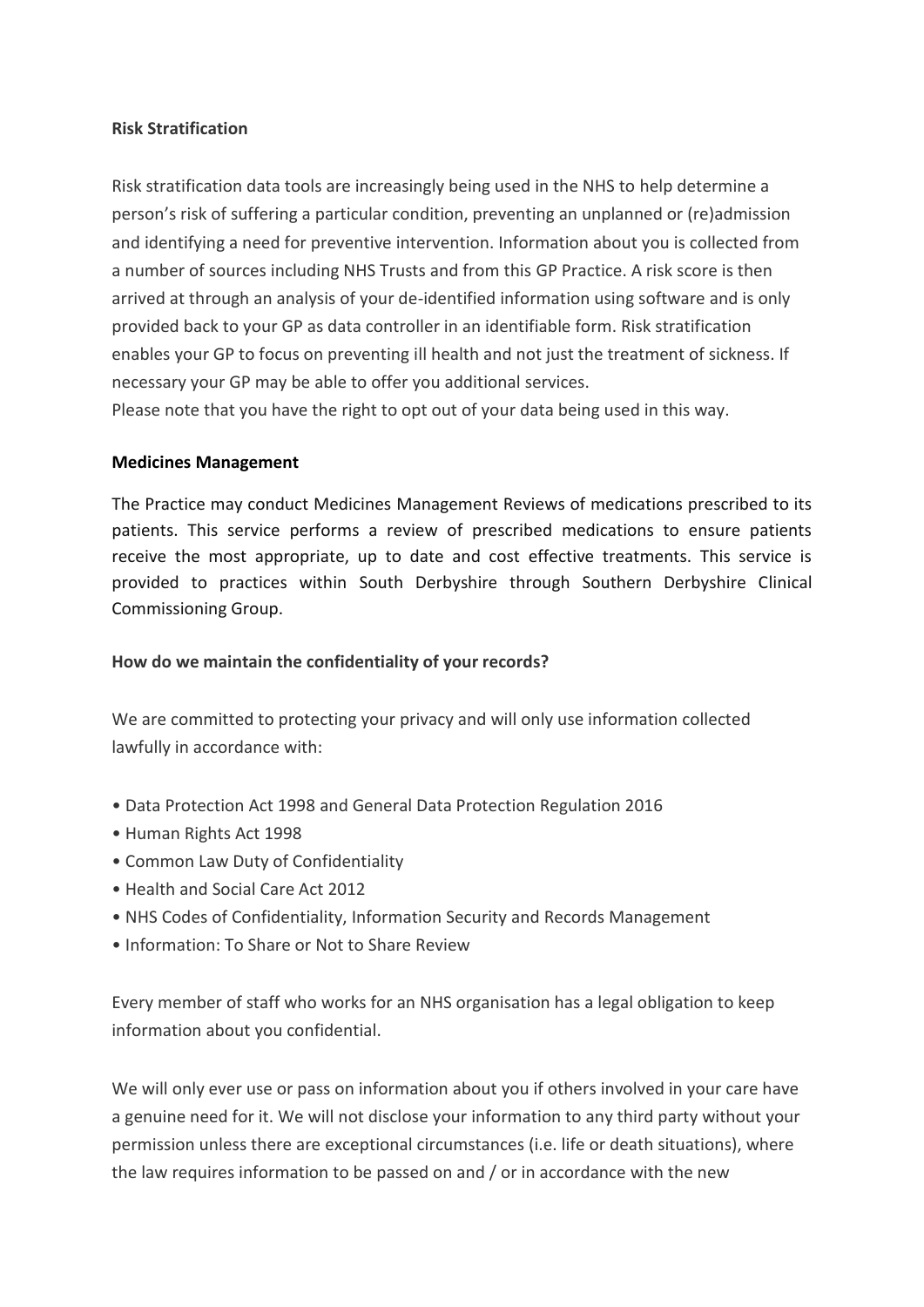information sharing principle following Dame Fiona Caldecott's information sharing review (Information to share or not to share) where "The duty to share information can be as important as the duty to protect patient confidentiality." This means that health and social care professionals should have the confidence to share information in the best interests of their patients within the framework set out by the Caldicott principles. They should be supported by the policies of their employers, regulators and professional bodies.

# **Who are our partner organisations?**

We may also have to share your information, subject to strict agreements on how it will be used, with the following organisations;

- NHS Trusts / Foundation Trusts
- GP's
- NHS Commissioning Support Units
- Independent Contractors such as dentists, opticians, pharmacists
- Private Sector Providers
- Voluntary Sector Providers
- Ambulance Trusts
- Clinical Commissioning Groups
- Social Care Services
- Health and Social Care Information Centre (HSCIC)
- Local Authorities
- Education Services
- Fire and Rescue Services
- Police & Judicial Services
- Voluntary Sector Providers
- Private Sector Providers
- Other 'data processors' which you will be informed of

You will be informed who your data will be shared with and in some cases asked for explicit consent for this happen when this is required.

We may also use external companies to process personal information, such as for archiving purposes. These companies are bound by contractual agreements to ensure information is kept confidential and secure.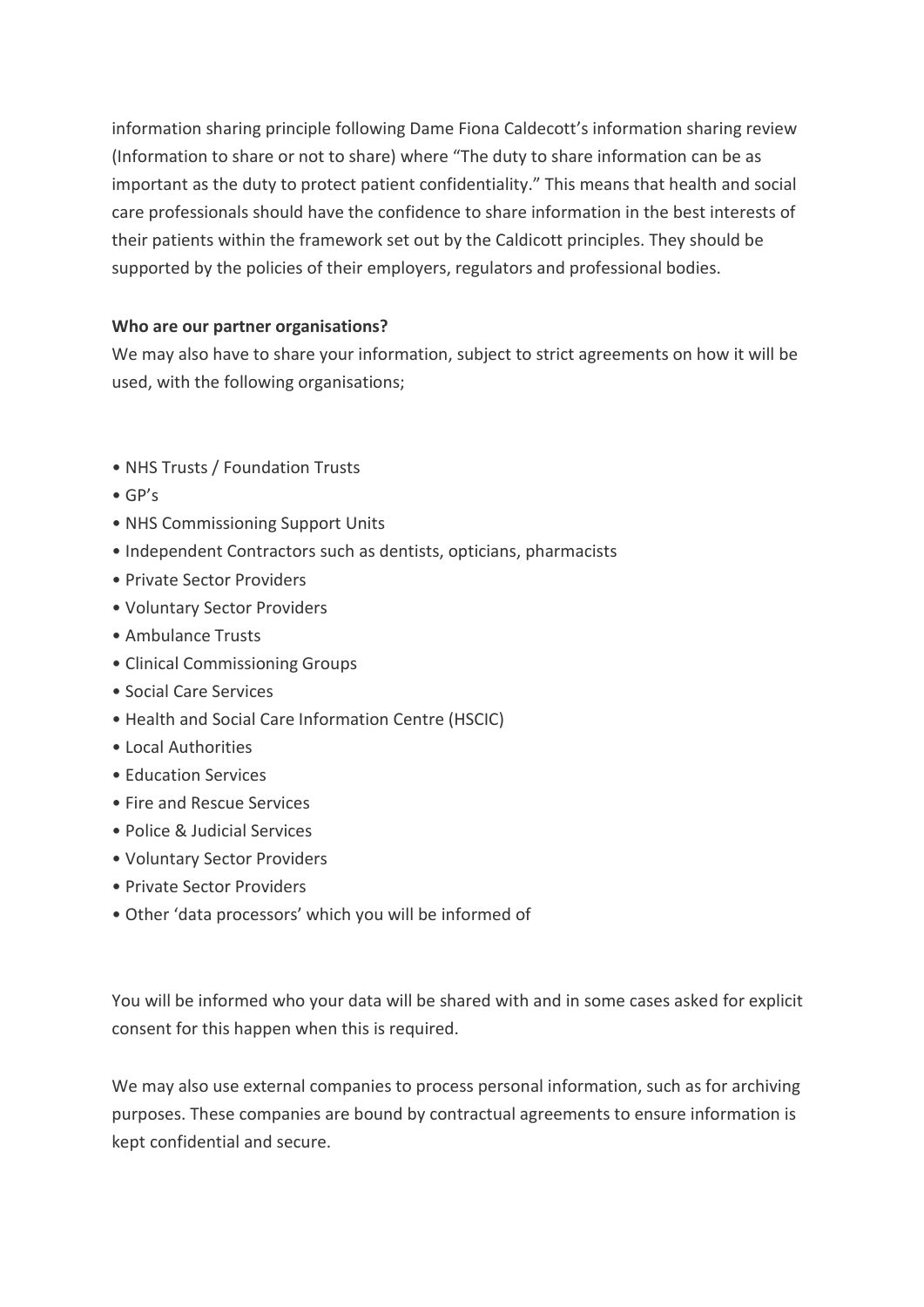## **Access to personal information**

You have a right under the Data Protection Act 1998 to request access to view or to obtain copies of what information the surgery holds about you and to have it amended should it be inaccurate. In order to request this, you need to do the following:

• Your request must be made in writing to the GP – for information from the hospital you should write direct to them

- There may be a charge to have a printed copy of the information held about you
- We are required to respond to you within 40 days

• You will need to give adequate information (for example full name, address, date of birth, NHS number and details of your request) so that your identity can be verified and your records located

# **Objections / Complaints**

Should you have any concerns about how your information is managed at the GP, please contact the GP Practice Manager. If you are still unhappy following a review by the GP practice, you can then complain to the Information Commissioners Office (ICO) via their website (www.ico.gov.uk).

If you are happy for your data to be extracted and used for the purposes described in this privacy notice then you do not need to do anything. If you have any concerns about how your data is shared then please contact the practice.

# **Change of Details**

It is important that you tell the person treating you if any of your details such as your name or address have changed or if any of your details such as date of birth is incorrect in order for this to be amended. You have a responsibility to inform us of any changes so our records are accurate and up to date for you.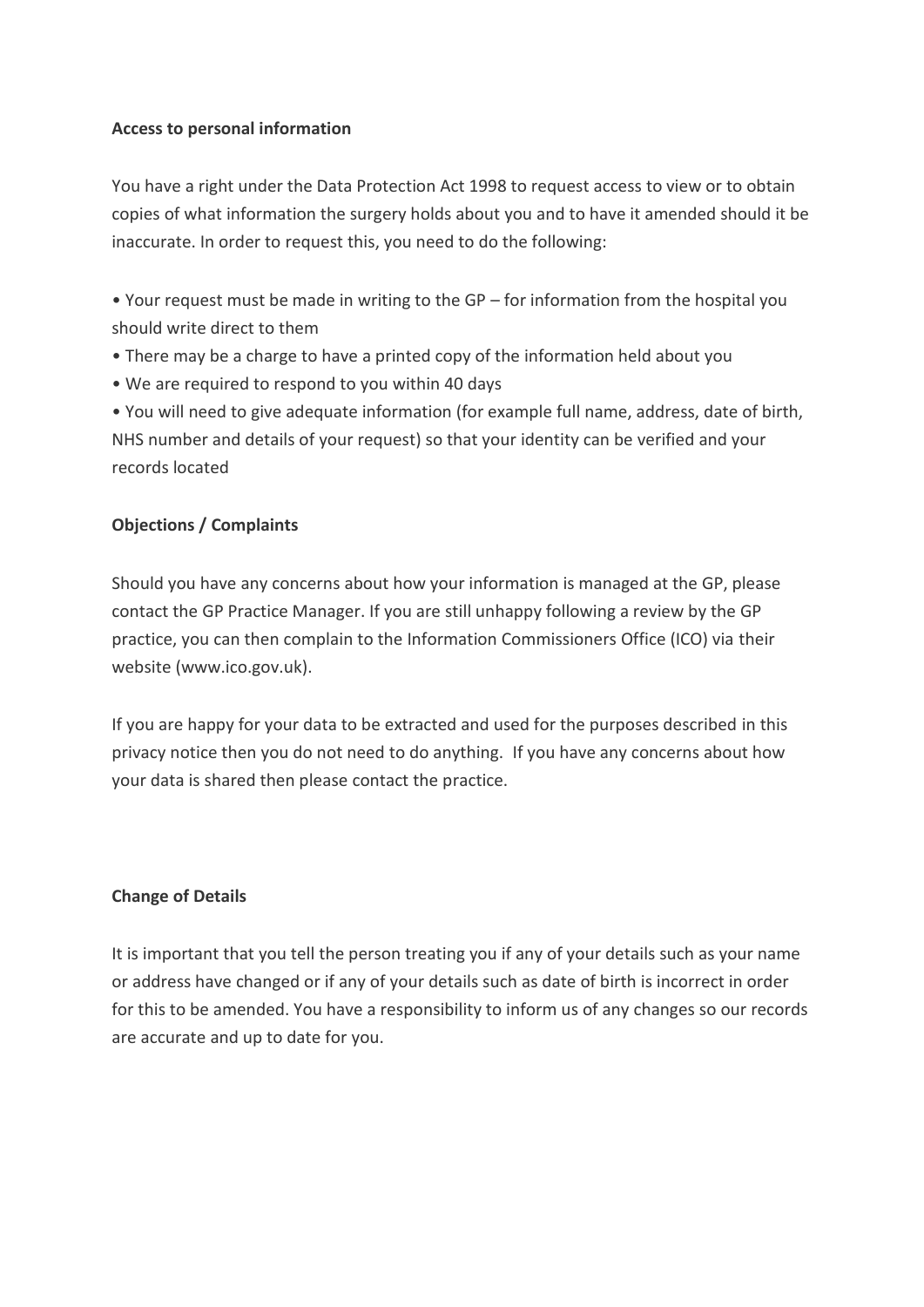### **Notification**

The Data Protection Act 1998 requires organisations to register a notification with the Information Commissioner to describe the purposes for which they process personal and sensitive information.

This information is publicly available on the Information Commissioners Office website www.ico.org.uk

The practice is registered with the Information Commissioners Office (ICO).

# **Who is the Data Controller?**

The Data Controller, responsible for keeping your information secure and confidential is:

Whitemoor Medical Centre

## **Who is the Data Protection Officer?**

The practice has a designated Data Protection Officer (DPO).

The DPO has an expert knowledge of data protection law and they monitor compliance of the practice with data protection regulations. However responsibility for compliance remains with the data controller and data processor.

The DPO for Whitemoor Medical Centre is Mr. Richard Page and his email address is **[Richard.page1@nhs.net](mailto:Richard.page1@nhs.net)**

### **Complaints**

Should you have any concerns about how your information is managed by the Practice please contact the Practice Manager at the following address:

Whitemoor Medical Centre

Whitemoor Lane

Belper